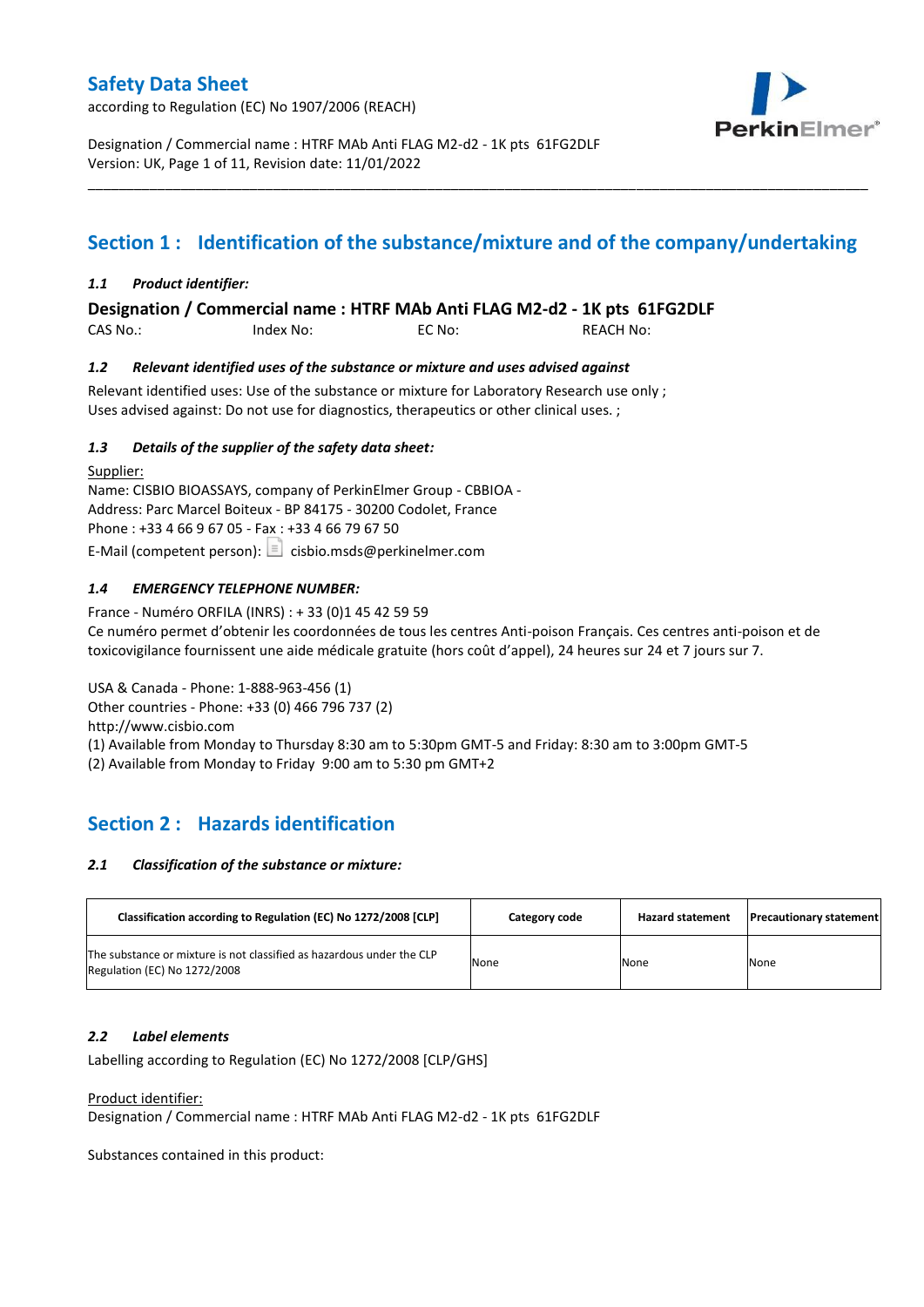according to Regulation (EC) No 1907/2006 (REACH)



Designation / Commercial name : HTRF MAb Anti FLAG M2-d2 - 1K pts 61FG2DLF Version: UK, Page 2 of 11, Revision date: 11/01/2022

Hazard pictograms

Signal word:

Hazard and precautionary statements:

#### *2.3 Other hazards*

The mixture does not contain substances classified as 'Substances of Very High Concern' (SVHC) >= 0.1% published by the European CHemicals Agency (ECHA) under article 57 of REACH. The mixture satisfies neither the PBT nor the vPvB criteria for mixtures in accordance with annexe XIII of the REACH regulations EC 1907/2006. ; Adverse human health effects and symptoms:

\_\_\_\_\_\_\_\_\_\_\_\_\_\_\_\_\_\_\_\_\_\_\_\_\_\_\_\_\_\_\_\_\_\_\_\_\_\_\_\_\_\_\_\_\_\_\_\_\_\_\_\_\_\_\_\_\_\_\_\_\_\_\_\_\_\_\_\_\_\_\_\_\_\_\_\_\_\_\_\_\_\_\_\_\_\_\_\_\_\_\_\_\_\_\_\_\_\_\_\_\_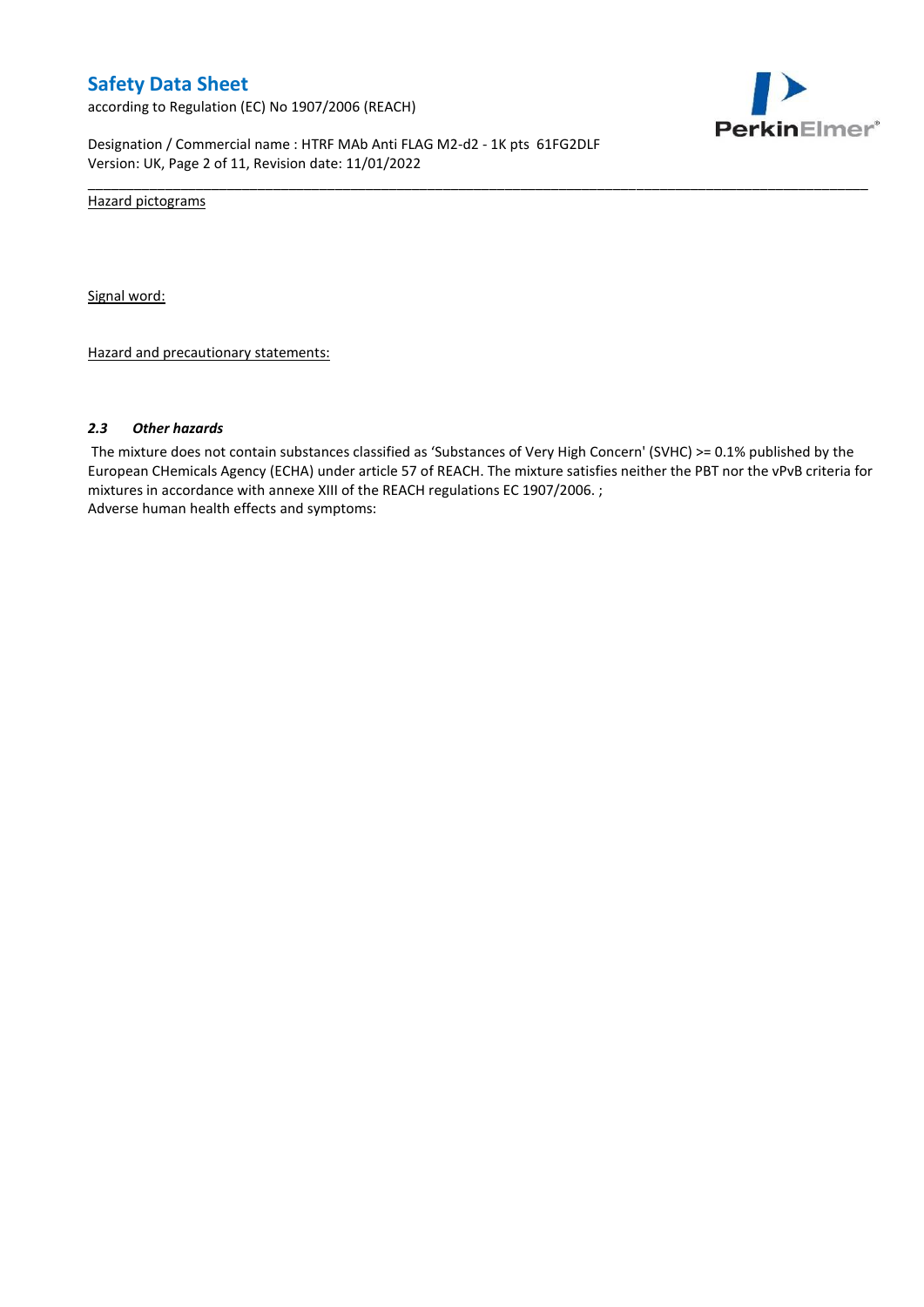according to Regulation (EC) No 1907/2006 (REACH)



Designation / Commercial name : HTRF MAb Anti FLAG M2-d2 - 1K pts 61FG2DLF Version: UK, Page 3 of 11, Revision date: 11/01/2022

## **Section 3 : Composition/information on ingredients**

### *3.2 Mixtures*

Hazardous ingredients:

This mixture does not contain any hazardous substances at the concentration limits given in Regulation (EC) No. 1272/2008 and OSHA Hazard Communication Standard 29 CFR 1910.1200.

\_\_\_\_\_\_\_\_\_\_\_\_\_\_\_\_\_\_\_\_\_\_\_\_\_\_\_\_\_\_\_\_\_\_\_\_\_\_\_\_\_\_\_\_\_\_\_\_\_\_\_\_\_\_\_\_\_\_\_\_\_\_\_\_\_\_\_\_\_\_\_\_\_\_\_\_\_\_\_\_\_\_\_\_\_\_\_\_\_\_\_\_\_\_\_\_\_\_\_\_\_

Additional information:

Full text of H- and EUH-phrases: see SECTION 16.

## **Section 4 : First aid measures**

### *4.1 Description of first aid measures*

**General information**:Do not leave affected person unattended. ; Remove affected person from the danger area and lay down. ;

**Following inhalation**:In case of respiratory tract irritation, consult a physician. ; Provide fresh air. ;

**Following skin contact**:After contact with skin, wash immediately with water ; Remove contaminated clothing ;

**Following eye contact**:After contact with the eyes, rinse with water with the eyelids open for a sufficient length of time, then consult an ophthalmologist immediately. ;

**Following ingestion**:Do NOT induce vomiting. ; Give nothing to eat or drink. ; If accidentally swallowed rinse the mouth with plenty of water (only if the person is conscious) and obtain immediate medical attention. ; **Self-protection of the first aider**:

### *4.2 Most important symptoms and effects, both acute and delayed*

Symptoms:No known symptoms to date. ; Effects:

### *4.3 Indication of any immediate medical attention and special treatment needed*

Notes for the doctor:

## **Section 5 : Firefighting measures**

### *5.1 Extinguishing media:*

**Suitable extinguishing media**:This product is not flammable. Use extinguishing agent suitable for type of surrounding fire ;

### *5.2 Special hazards arising from the substance or mixture*

Hazardous combustion products:/

### *5.3 Advice for fire-fighters*

Wear Protective clothing.;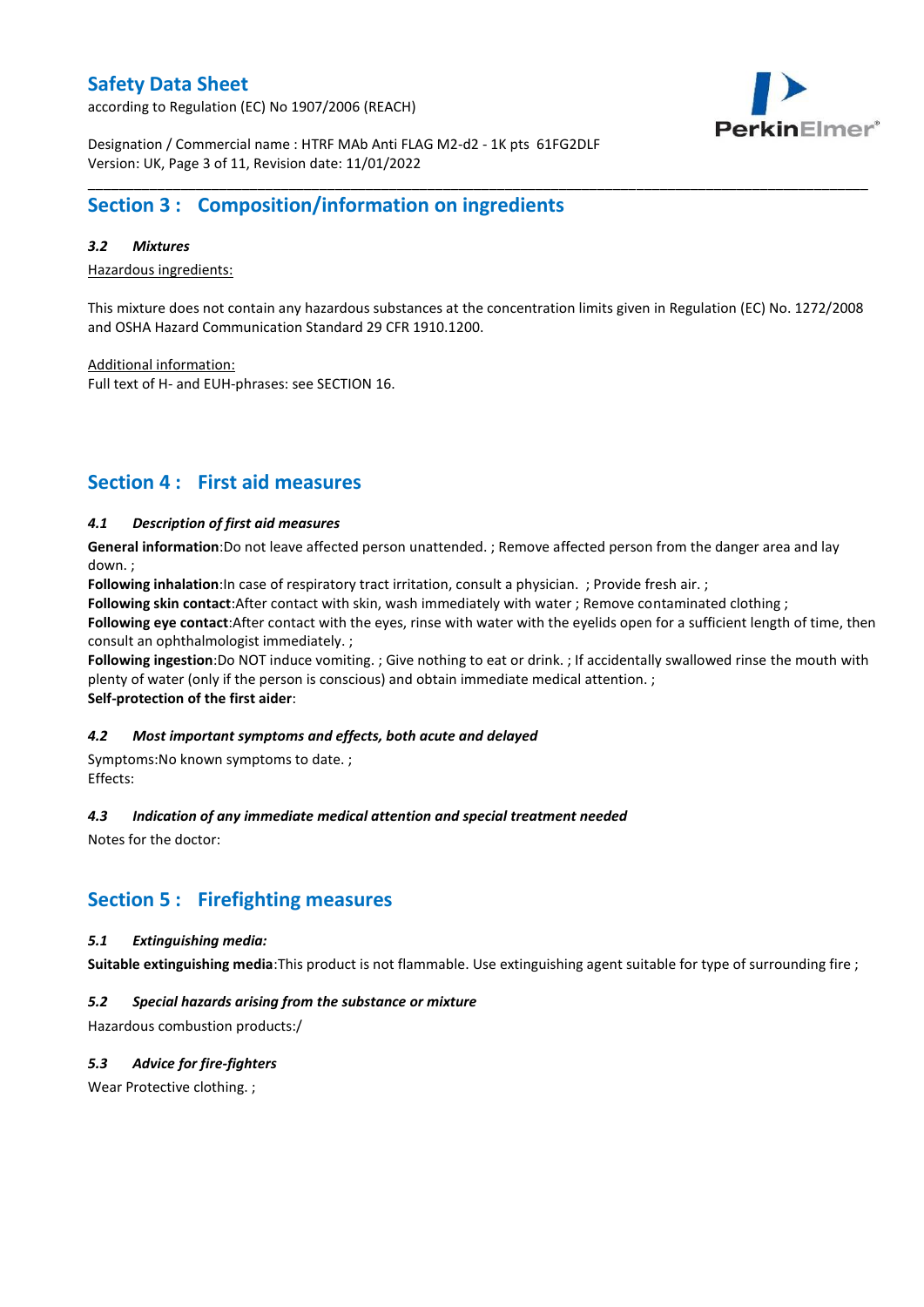according to Regulation (EC) No 1907/2006 (REACH)



Designation / Commercial name : HTRF MAb Anti FLAG M2-d2 - 1K pts 61FG2DLF Version: UK, Page 4 of 11, Revision date: 11/01/2022

## **Section 6 : Accidental release measures**

### *6.1 Personal precautions, protective equipment and emergency procedures*

Emergency procedures: Provide adequate ventilation. ; Emergency procedures: Remove persons to safety. ; Personal precautions: Use personal protection equipment (see section 8). ;

\_\_\_\_\_\_\_\_\_\_\_\_\_\_\_\_\_\_\_\_\_\_\_\_\_\_\_\_\_\_\_\_\_\_\_\_\_\_\_\_\_\_\_\_\_\_\_\_\_\_\_\_\_\_\_\_\_\_\_\_\_\_\_\_\_\_\_\_\_\_\_\_\_\_\_\_\_\_\_\_\_\_\_\_\_\_\_\_\_\_\_\_\_\_\_\_\_\_\_\_\_

### *6.2 Environmental precautions*

Do not allow to enter into surface water or drains. ; Ensure all waste water is collected and treated via a waste water treatment plant. ;

### *6.3 Methods and material for containment and cleaning up*

For cleaning up:Suitable material for taking up: Absorbing material, organic ; Other information:

### *6.4 Reference to other sections*

Additional information:

## **Section 7 : Handling and storage**

### *7.1 Precautions for safe handling*

### Protective measures:

Advice on safe handling:Avoid contact with skin, eyes and clothes. ; Avoid: Eye contact ; Avoid: Generation/formation of aerosols ; Avoid: Skin contact ; Avoid: inhalation ; In the immediate working surroundings there must be: Emergency shower installed ; In the immediate working surroundings there must be: Provide eye shower and label its location conspicuously ; Wash contaminated clothing immediately. ;

Fire preventions:

Do not eat, drink or smoke in areas where reagents are handled. ; Do not pipet by mouth ; Wear suitable one-way gloves at work ;

Advice on general occupational hygiene

Handle in accordance with good industrial hygiene and safety practice ; Observe technical data sheet. ; Remove contaminated, saturated clothing. ; Wash hands before breaks and after work. ;

### *7.2 Conditions for safe storage, including any incompatibilities*

Technical measures and storage conditions: Requirements for storage rooms and vessels:Keep container tightly closed. ; Keep-store only in original container or in properly labeled containers ; Hints on storage assembly: Materials to avoid: Further information on storage conditions:

### *7.3 Specific end uses:*

Recommendations on specific end uses: Observe technical data sheet. ;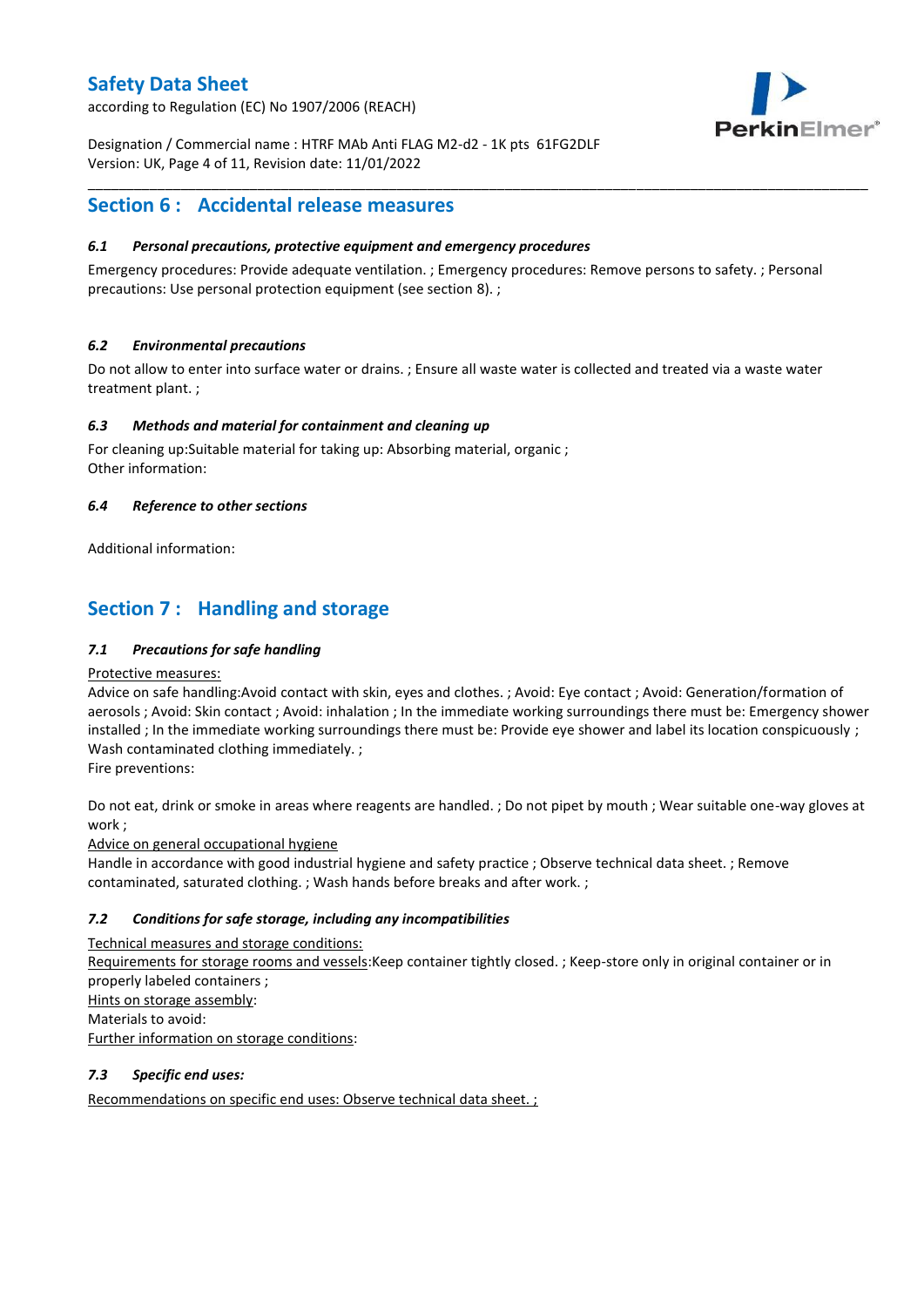according to Regulation (EC) No 1907/2006 (REACH)



Designation / Commercial name : HTRF MAb Anti FLAG M2-d2 - 1K pts 61FG2DLF Version: UK, Page 5 of 11, Revision date: 11/01/2022

\_\_\_\_\_\_\_\_\_\_\_\_\_\_\_\_\_\_\_\_\_\_\_\_\_\_\_\_\_\_\_\_\_\_\_\_\_\_\_\_\_\_\_\_\_\_\_\_\_\_\_\_\_\_\_\_\_\_\_\_\_\_\_\_\_\_\_\_\_\_\_\_\_\_\_\_\_\_\_\_\_\_\_\_\_\_\_\_\_\_\_\_\_\_\_\_\_\_\_\_\_

# **Section 8 : Exposure controls/personal protection**

### *8.1 Control parameters*

Preliminary remark:

- 8.1.1 Occupational exposure limits:
	- France
	- Spain
	- **•** Germany
	- Italia
	- Greece
	- $\bullet$  UK
	- OSHA (USA)
- 8.1.2 Biological limit values (Germany):
- 8.1.3 Exposure limits at intended use (Germany):
- 8.1.4 DNEL/PNEC-values:
	- DNEL worker
	- DNEL consumer

DNEL remark:

• PNEC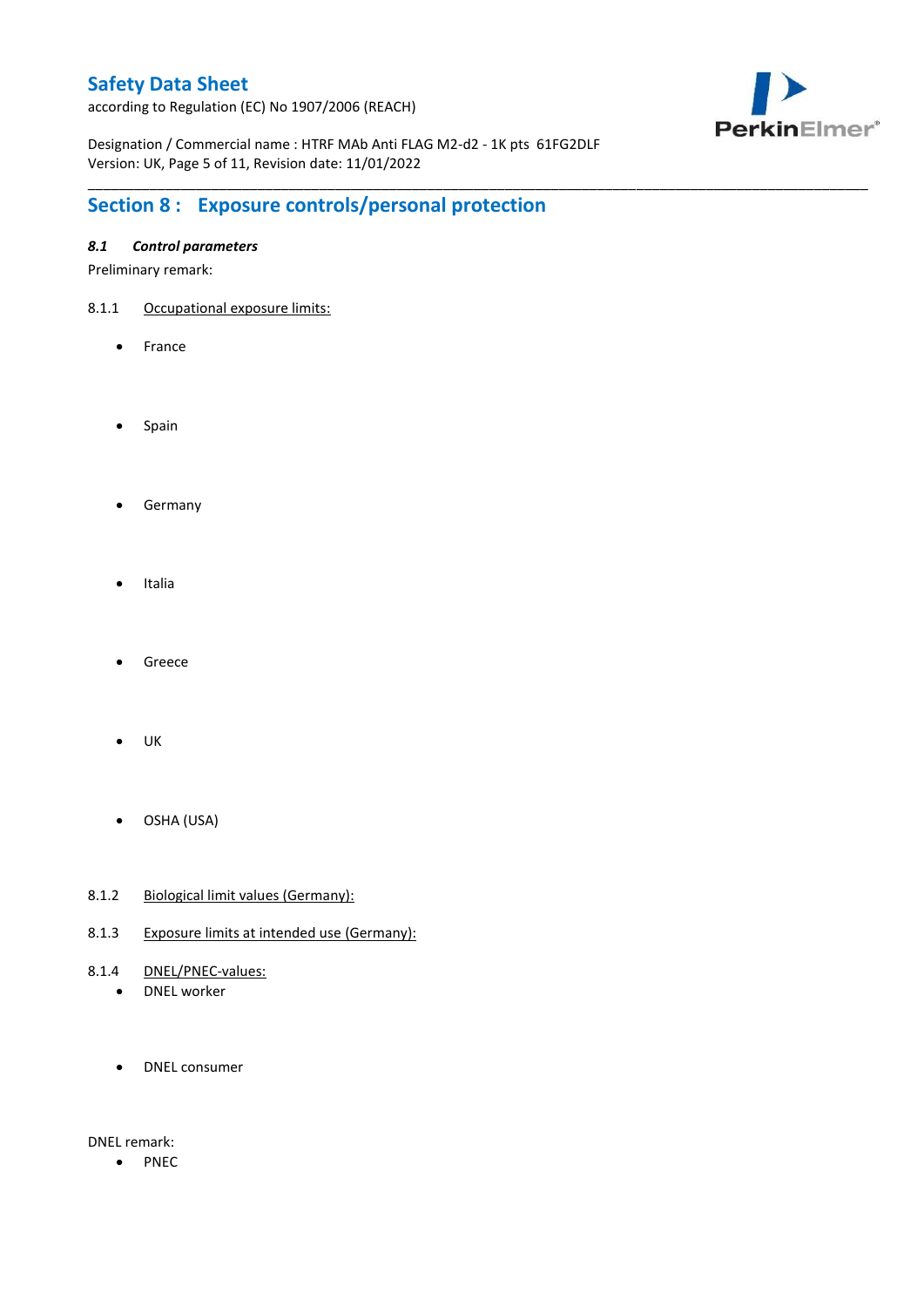according to Regulation (EC) No 1907/2006 (REACH)



Designation / Commercial name : HTRF MAb Anti FLAG M2-d2 - 1K pts 61FG2DLF Version: UK, Page 6 of 11, Revision date: 11/01/2022

PNEC remark: Control parameters remark:

### *8.2 Exposure controls*

- 8.2.1 Appropriate engineering controls:
- 8.2.2 Personal protective equipment:

**Eye / Face protection**: Safety glasses with side-shields ;

**Skin protection**:Gloves ; Laboratory coats ;

**Respiratory protection**:Ensure adequate ventilation ;

**Thermal hazards**:

8.2.3 Environmental exposure controls:

## **Section 9 : Physical and chemical properties**

### *9.1 Information on basic physical and chemical properties*

### Appearance

| Physical state        | Solid  |
|-----------------------|--------|
| Colour                | Blue ; |
| Odour                 |        |
| Odour threshold (ppm) |        |

\_\_\_\_\_\_\_\_\_\_\_\_\_\_\_\_\_\_\_\_\_\_\_\_\_\_\_\_\_\_\_\_\_\_\_\_\_\_\_\_\_\_\_\_\_\_\_\_\_\_\_\_\_\_\_\_\_\_\_\_\_\_\_\_\_\_\_\_\_\_\_\_\_\_\_\_\_\_\_\_\_\_\_\_\_\_\_\_\_\_\_\_\_\_\_\_\_\_\_\_\_

|                                                             |                                           | Value | Concentration<br>(mol/L) | Method | Temperature (°C) | Pressure (kPa) | Remark |
|-------------------------------------------------------------|-------------------------------------------|-------|--------------------------|--------|------------------|----------------|--------|
| pH                                                          |                                           |       |                          |        |                  |                |        |
| Melting point (°C)                                          |                                           |       |                          |        |                  |                |        |
| Freezing point (°C)                                         |                                           |       |                          |        |                  |                |        |
| Initial boiling point/boiling range (°C)                    |                                           |       |                          |        |                  |                |        |
| Flash point (°C)                                            |                                           |       |                          |        |                  |                |        |
| Evaporation rate (kg/m <sup>2</sup> /h)                     |                                           |       |                          |        |                  |                |        |
| Flammability (type: ) (%)                                   |                                           |       |                          |        |                  |                |        |
| Upper/lower<br>flammability or explosive<br>limits          | Upper explosive limit<br>(%)              |       |                          |        |                  |                |        |
|                                                             | Lower explosive limit (%)                 |       |                          |        |                  |                |        |
| Vapour pressure (kPa)                                       |                                           |       |                          |        |                  |                |        |
| Vapour density (g/cm <sup>3</sup> )                         |                                           |       |                          |        |                  |                |        |
| Densities                                                   | Density (g/cm <sup>3</sup> )              |       |                          |        |                  |                |        |
|                                                             | Relative density (g/cm <sup>3</sup> )     |       |                          |        |                  |                |        |
|                                                             | Bulk density (g/cm <sup>3</sup> )         |       |                          |        |                  |                |        |
|                                                             | Critical density (g/cm <sup>3</sup> )     |       |                          |        |                  |                |        |
| Solubility (Type: ) (g/L)                                   |                                           |       |                          |        |                  |                |        |
| Partition coefficient (log Pow)<br>n-octanol/water at pH :  |                                           |       |                          |        |                  |                |        |
| Auto-ignition temperature (°C)                              |                                           |       |                          |        |                  |                |        |
| Decomposition temperature (°C)<br>Decomposition energy : kJ |                                           |       |                          |        |                  |                |        |
| Viscosity                                                   | Viscosity, dynamic (poiseuille)           |       |                          |        |                  |                |        |
|                                                             | Viscosity, cinematic (cm <sup>3</sup> /s) |       |                          |        |                  |                |        |
| Oxidising properties                                        |                                           |       |                          |        |                  |                |        |
| <b>Explosive properties</b>                                 |                                           |       |                          |        |                  |                |        |

### *9.2 Other information:*

No other relevant data available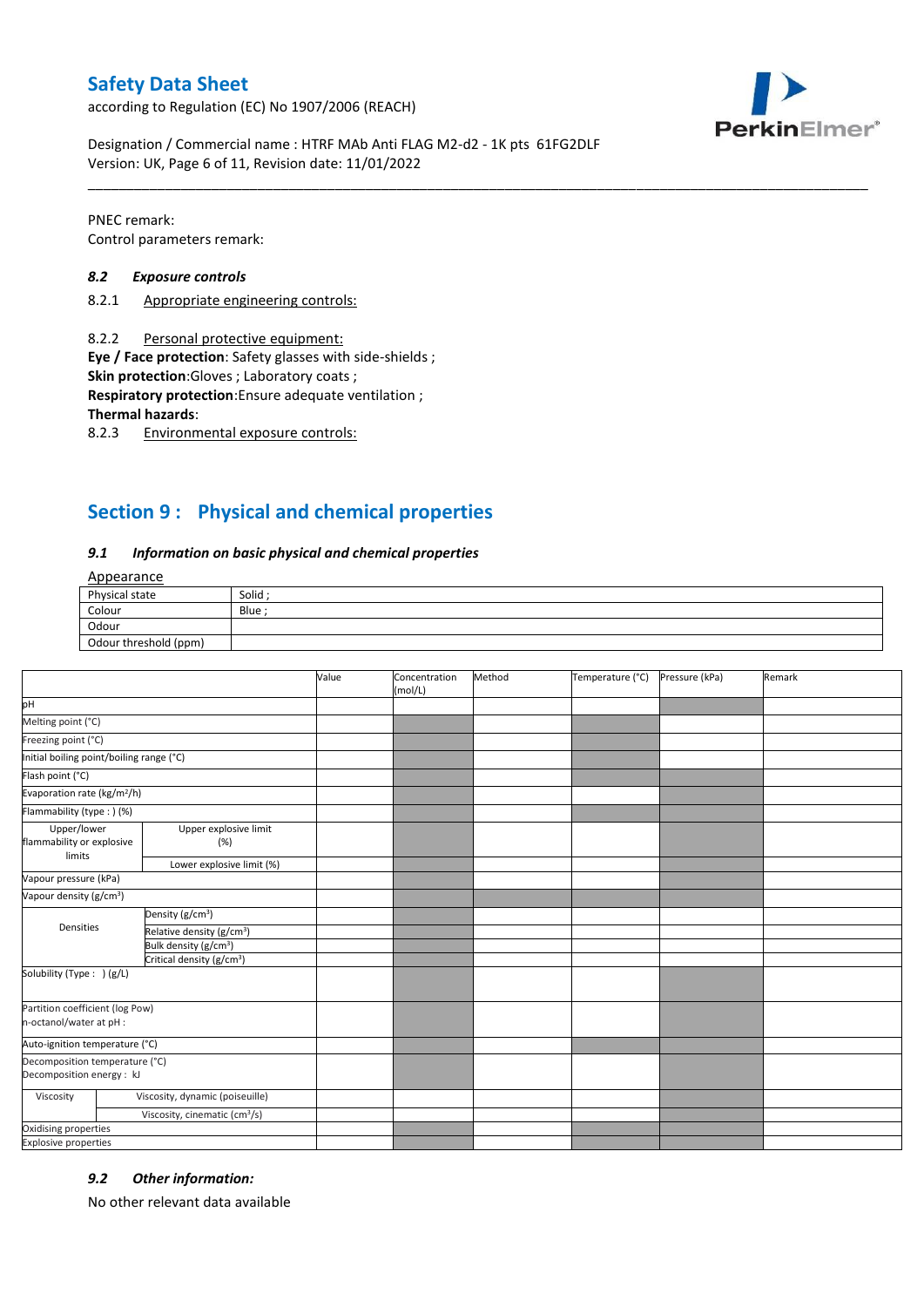according to Regulation (EC) No 1907/2006 (REACH)



Designation / Commercial name : HTRF MAb Anti FLAG M2-d2 - 1K pts 61FG2DLF Version: UK, Page 7 of 11, Revision date: 11/01/2022

### **Section 10 : Stability and reactivity**

- *10.1 Reactivity* This material is considered to be non-reactive under normal use conditions. ;
- *10.2 Chemical stability*
- *10.3 Possibility of hazardous reactions*
- *10.4 Conditions to avoid:*
- *10.5 Incompatible materials:*

#### *10.6 Hazardous decomposition products:*

Does not decompose when used for intended uses. ; Thermal decomposition can lead to the escape of irritating gases and vapors. ;

\_\_\_\_\_\_\_\_\_\_\_\_\_\_\_\_\_\_\_\_\_\_\_\_\_\_\_\_\_\_\_\_\_\_\_\_\_\_\_\_\_\_\_\_\_\_\_\_\_\_\_\_\_\_\_\_\_\_\_\_\_\_\_\_\_\_\_\_\_\_\_\_\_\_\_\_\_\_\_\_\_\_\_\_\_\_\_\_\_\_\_\_\_\_\_\_\_\_\_\_\_

### **Section 11 : Toxicological information**

Toxicokinetics, metabolism and distribution

### *11.1 Information on toxicological effects*

#### **Substances**

**Acute toxicity**

Animal data: Acute oral toxicity:

Acute dermal toxicity:

Acute inhalative toxicity:

Practical experience / human evidence: Assessment / Classification: General Remark:

### **Skin corrosion/irritation**

Animal data:

In-vitro skin test method: In-vitro skin test result: Assessment / Classification:

### **Eye damage/irritation**

Animal data:

In vitro eye test method: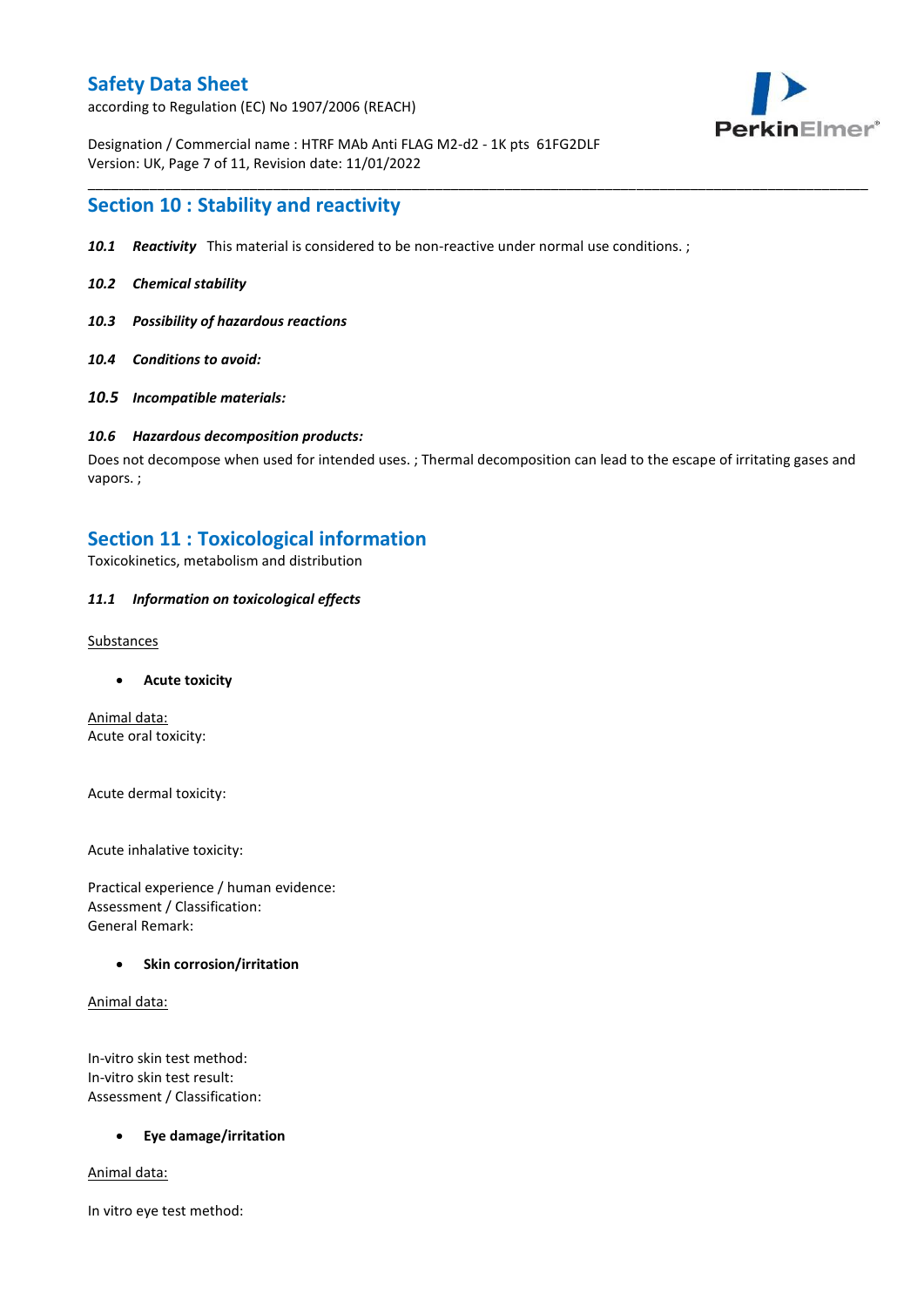according to Regulation (EC) No 1907/2006 (REACH)



Designation / Commercial name : HTRF MAb Anti FLAG M2-d2 - 1K pts 61FG2DLF Version: UK, Page 8 of 11, Revision date: 11/01/2022

In vitro eye test result: Assessment / Classification:

#### **CMR effects (carcinogenity, mutagenicity and toxicity for reproduction)**

\_\_\_\_\_\_\_\_\_\_\_\_\_\_\_\_\_\_\_\_\_\_\_\_\_\_\_\_\_\_\_\_\_\_\_\_\_\_\_\_\_\_\_\_\_\_\_\_\_\_\_\_\_\_\_\_\_\_\_\_\_\_\_\_\_\_\_\_\_\_\_\_\_\_\_\_\_\_\_\_\_\_\_\_\_\_\_\_\_\_\_\_\_\_\_\_\_\_\_\_\_

o Germ cell mutagenicity:

Animal data:

Assessment / Classification:

o Carcinogenicity

Practical experience / human evidence: Animal data:

Other information: Assessment / Classification:

o Reproductive toxicity

Practical experience / human evidence: Animal data:

Other information: Assessment / Classification:

Overall assessment on CMR properties:

- **Specific target organ toxicity (single exposure)**
	- o STOT SE 1 and 2

Animal data:

Other information:

o STOT SE 3

Practical experience / human evidence:

Other information: Assessment / Classification:

**Specific target organ toxicity (repeated exposure)**

Practical experience / human evidence: Animal data:

Assessment / Classification: Other information

**Aspiration hazard**

Practical experience / human evidence: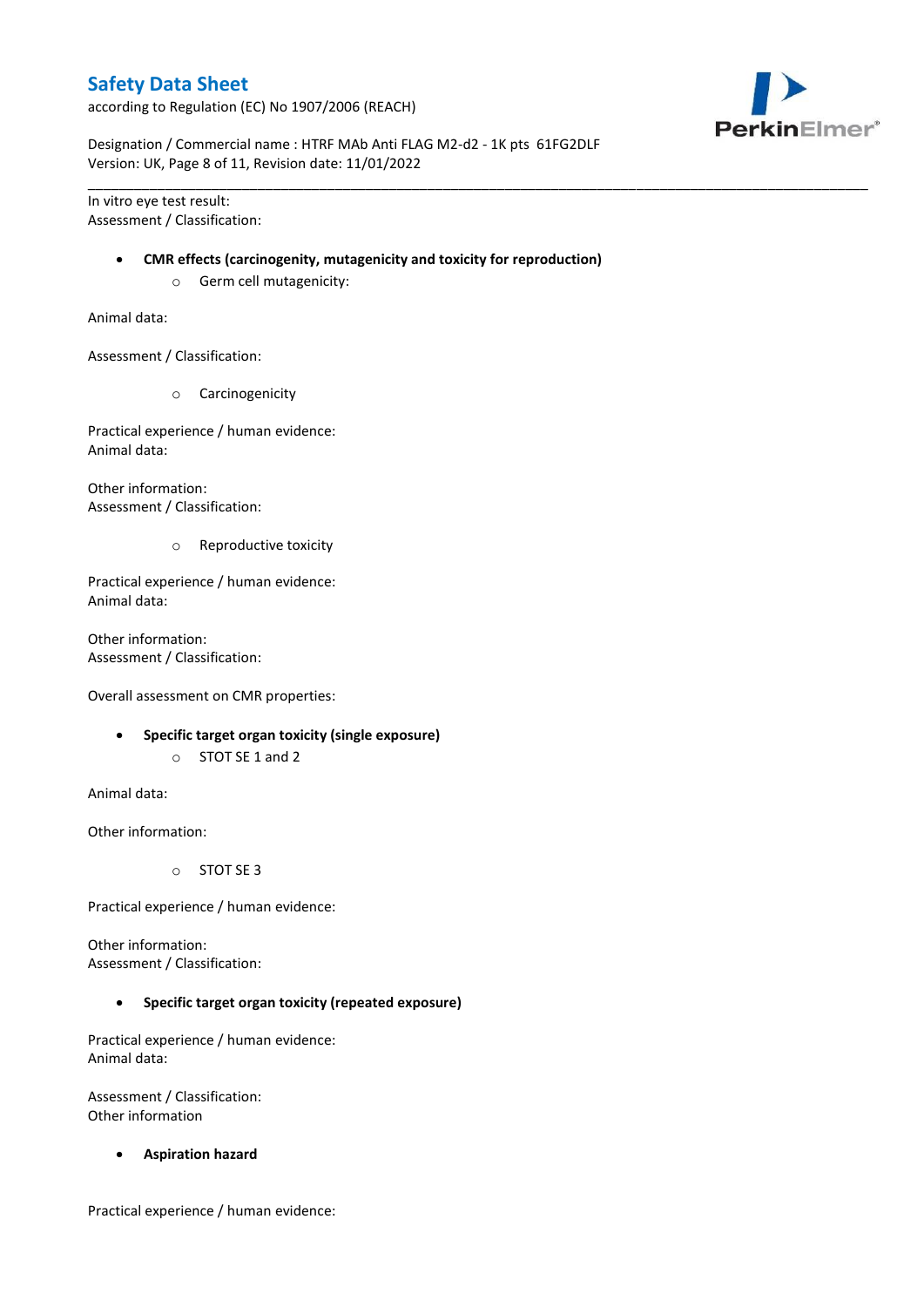according to Regulation (EC) No 1907/2006 (REACH)



Designation / Commercial name : HTRF MAb Anti FLAG M2-d2 - 1K pts 61FG2DLF Version: UK, Page 9 of 11, Revision date: 11/01/2022

Experimental data: viscosity data: see SECTION 9. Assessment / Classification: Remark:

11.1.1 Mixtures No toxicological information is available for the mixture itself

## **Section 12 : Ecological information**

In case that test data regarding one endpoint/differentiation exist for the mixture itself, the classification is carried out according to the substance criteria (excluding biodegradation and bioaccumulation). If no test data exist, the criteria for mixture classification has to be used (calculation method); in this case the toxicological data of the ingredients are shown.

\_\_\_\_\_\_\_\_\_\_\_\_\_\_\_\_\_\_\_\_\_\_\_\_\_\_\_\_\_\_\_\_\_\_\_\_\_\_\_\_\_\_\_\_\_\_\_\_\_\_\_\_\_\_\_\_\_\_\_\_\_\_\_\_\_\_\_\_\_\_\_\_\_\_\_\_\_\_\_\_\_\_\_\_\_\_\_\_\_\_\_\_\_\_\_\_\_\_\_\_\_

### *12.1 Aquatic toxicity:*

Acute (short-term) fish toxicity

Chronic (long-term) fish toxicity

Acute (short-term) toxicity to crustacea

Chronic (long-term) toxicity to crustacea

Acute (short-term) toxicity to algae and cyanobacteria

Toxicity to microorganisms and other aquatic plants / organisms

Assessment / Classification:

### *12.2 Persistence and degradability*

Biodegradation:

Abiotic Degradation:

Assessment / Classification:

### *12.3 Bioaccumulative potential*

Bioconcentration factor (BCF):

*12.4 Mobility in soil*

### *12.5 Results of PBT and vPvB assessment*

### *12.6 Other adverse effects:*

Additional ecotoxicological information: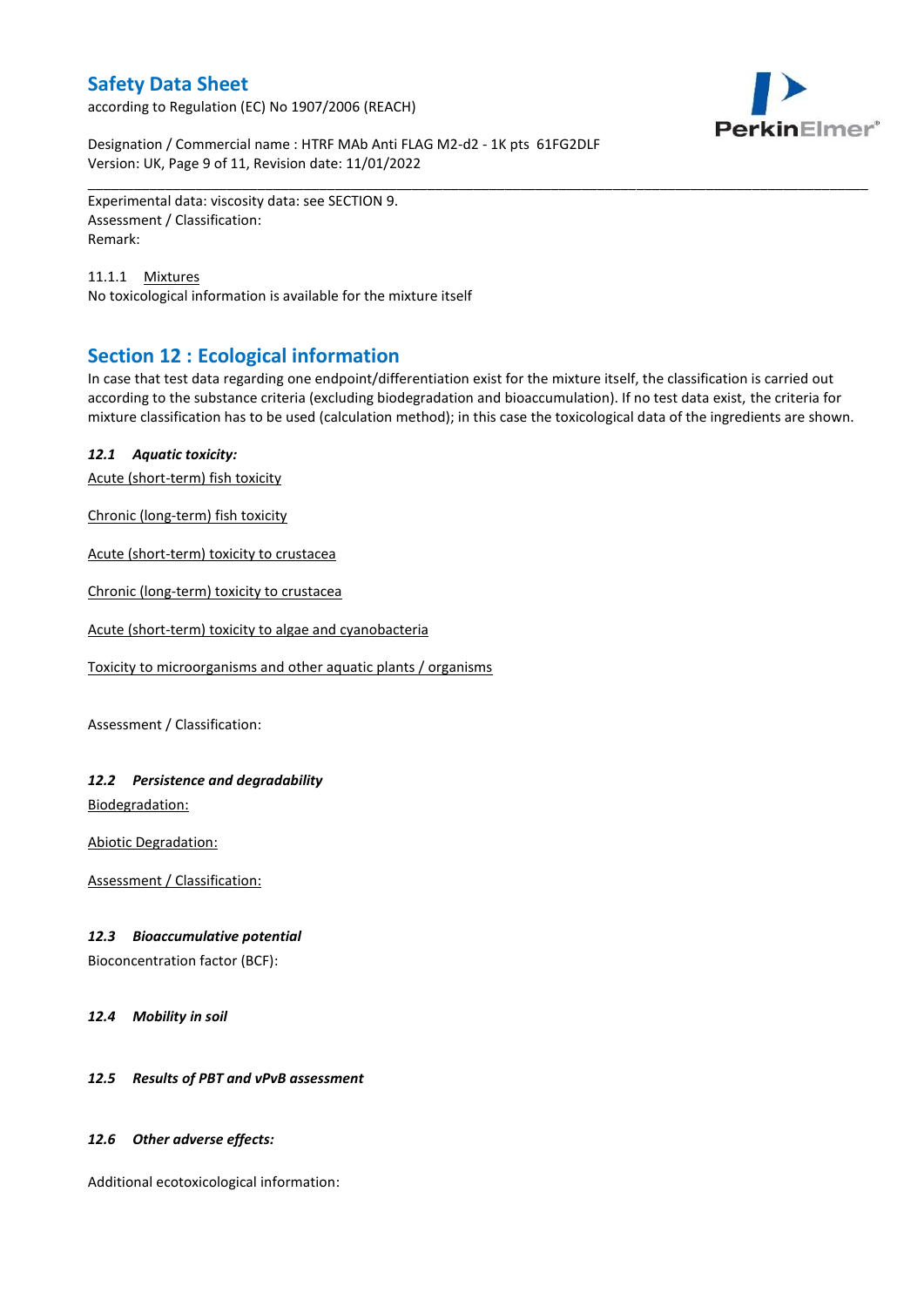according to Regulation (EC) No 1907/2006 (REACH)



Designation / Commercial name : HTRF MAb Anti FLAG M2-d2 - 1K pts 61FG2DLF Version: UK, Page 10 of 11, Revision date: 11/01/2022

## **Section 13 : Disposal considerations**

### *13.1 Waste treatment methods*

Waste treatment options:Dispose of waste according to applicable legislation. ;

# **Section 14 : Transport information**

ADR/RID/AND/IMDG/IATA

| UN No.                     |  |
|----------------------------|--|
| UN Proper shipping name    |  |
| Transport hazard class(es) |  |
| Hazard label(s)            |  |
|                            |  |
| Packing group              |  |

\_\_\_\_\_\_\_\_\_\_\_\_\_\_\_\_\_\_\_\_\_\_\_\_\_\_\_\_\_\_\_\_\_\_\_\_\_\_\_\_\_\_\_\_\_\_\_\_\_\_\_\_\_\_\_\_\_\_\_\_\_\_\_\_\_\_\_\_\_\_\_\_\_\_\_\_\_\_\_\_\_\_\_\_\_\_\_\_\_\_\_\_\_\_\_\_\_\_\_\_\_

#### *Transport in bulk according to Annex II of MARPOL 73/78 and the IBC Code*

| Land transport (ADR/RID)                                             |                                               |
|----------------------------------------------------------------------|-----------------------------------------------|
| <b>Classification code ADR:</b>                                      | Special Provisions for ADR/RID:               |
| Limited quantities for ADR/RID:                                      | <b>Excepted Quantities for ADR/RID:</b>       |
| Packing Instructions for ADR/RID:                                    | Special packing provisions for ADR/RID:       |
| Mixed packing provisions:                                            |                                               |
| Portable tanks and bulk containers Instructions:                     |                                               |
| Portable tanks and bulk containers Special Provisions:               |                                               |
| <b>ADR Tank Code:</b>                                                | ADR Tank special provisions:                  |
| Vehicle for tank carriage:                                           |                                               |
| Special provisions for carriage Packages:                            |                                               |
| Special provisions for carriage Bulk:                                |                                               |
| Special provisions for carriage for loading, unloading and handling: |                                               |
| Special Provisions for carriage Operation:                           |                                               |
| Hazard identification No:                                            | Transport category (Tunnel restriction code): |
|                                                                      |                                               |
| Sea transport (IMDG)                                                 |                                               |
| Marine Pollutant:                                                    | Subsidiary risk(s) for IMDG:                  |
| Packing provisions for IMDG:                                         | Limited quantities for IMDG:                  |
| Packing instructions for IMDG:                                       | IBC Instructions:                             |
| <b>IBC Provisions:</b>                                               | <b>IMO</b> tank instructions:                 |
| UN tank instructions:                                                | Tanks and bulk Provisions:                    |
| EmS:                                                                 | Stowage and segregation for IMDG:             |
| Properties and observations:                                         |                                               |
| Inland waterway transport (ADN)                                      |                                               |
| <b>Classification Code ADN:</b>                                      | <b>Special Provisions ADN:</b>                |
| Limited quantities ADN:                                              | <b>Excepted quantities ADN:</b>               |
| Carriage permitted:                                                  | Equipment required:                           |
| Provisions concerning loading and unloading:                         | Provisions concerning carriage:               |
| Number of blue cones/lights:                                         | Remark:                                       |
|                                                                      |                                               |
| Air transport (ICAO-TI / IATA-DGR)                                   |                                               |
| Suhsidiary risk for IATA·                                            | Excepted quantity for $IATA$ .                |

Subsidiary risk for IATA: Excepted quantity for IATA: Passenger and Cargo Aircraft Limited Quantities Packing Instructions: Passenger and Cargo Aircraft Limited Quantities Maximal Net Quantity :